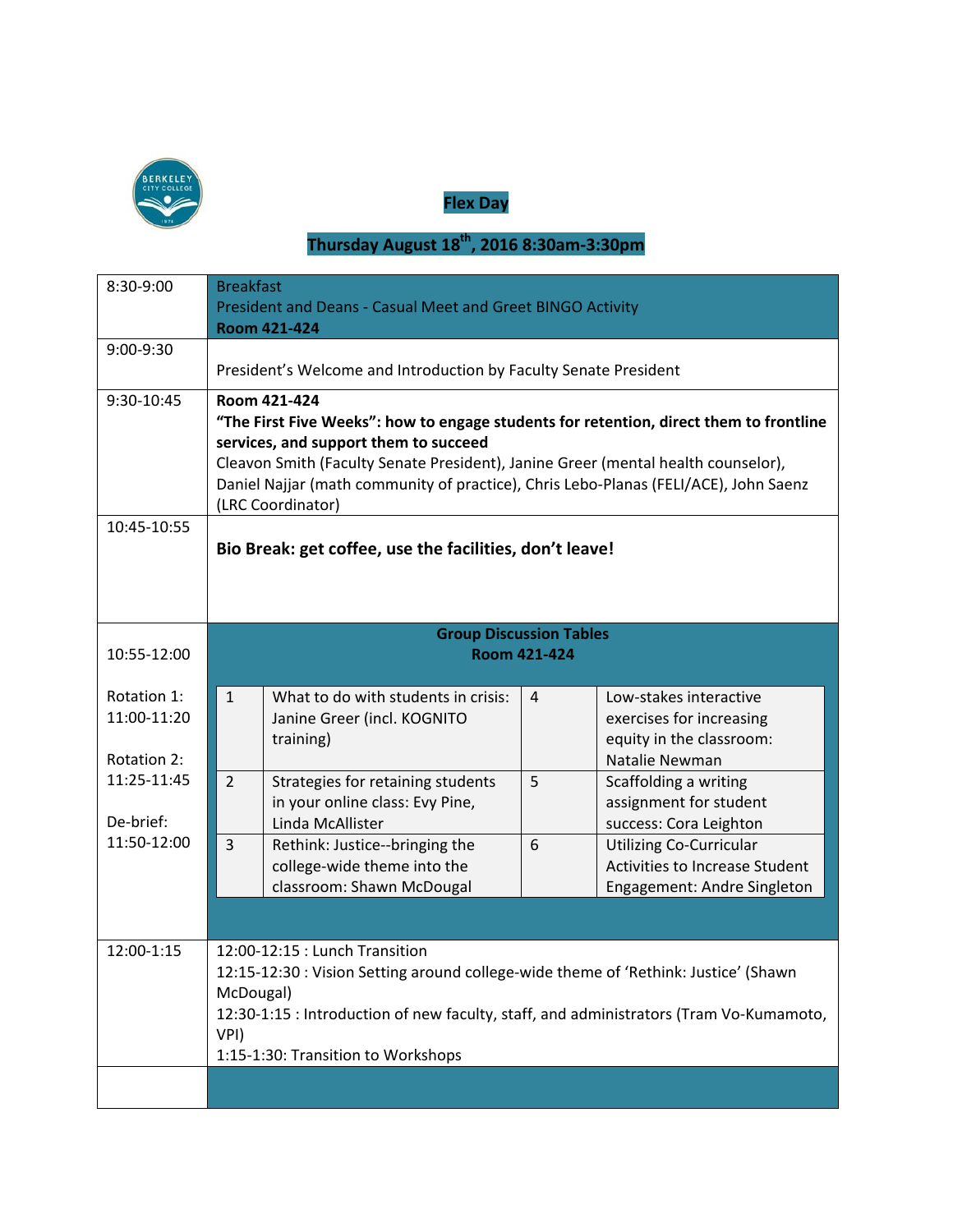|               | <b>Workshops</b>                                                          |                                                                                                                                                                                                                                                                                                                                                                                                |  |  |  |  |  |  |
|---------------|---------------------------------------------------------------------------|------------------------------------------------------------------------------------------------------------------------------------------------------------------------------------------------------------------------------------------------------------------------------------------------------------------------------------------------------------------------------------------------|--|--|--|--|--|--|
|               | 226                                                                       | Active Shooter training, Sergeant Gerald Verbeck                                                                                                                                                                                                                                                                                                                                               |  |  |  |  |  |  |
|               | 323                                                                       | DART: Using FlipGrid Video in your classroom (Jenny Gough)                                                                                                                                                                                                                                                                                                                                     |  |  |  |  |  |  |
|               | 216                                                                       | Turnitin.com Tutorial (Jenny Lowood)                                                                                                                                                                                                                                                                                                                                                           |  |  |  |  |  |  |
|               | 312<br>316                                                                | DART: KOGNITO online training simulations for faculty and staff is a<br>software provided to BCC that addresses Veterans, LGBTQ, and<br>psychological distress training through simulations and computer<br>interactions. Start the trainings in the workshop and finish up during<br>the fall semester. (Jennifer Lenahan)<br>PFT: What you need to know about your contract (Scott Hoshida & |  |  |  |  |  |  |
| $1:30-2:30$   |                                                                           | Matt Freeman)                                                                                                                                                                                                                                                                                                                                                                                  |  |  |  |  |  |  |
| $2:30-3:30$   | <b>Learning Community and Program Meetings</b>                            |                                                                                                                                                                                                                                                                                                                                                                                                |  |  |  |  |  |  |
| $3:00 - 5:00$ | Welcome Reception In Honor of Rowena Tomaneng & Other New BCC Faculty and |                                                                                                                                                                                                                                                                                                                                                                                                |  |  |  |  |  |  |
|               | Staff<br>Hosted at the home of Trustee Nicky Gonzalez Yuen                |                                                                                                                                                                                                                                                                                                                                                                                                |  |  |  |  |  |  |
|               |                                                                           |                                                                                                                                                                                                                                                                                                                                                                                                |  |  |  |  |  |  |
|               | 2311 Russell Street, Berkeley                                             |                                                                                                                                                                                                                                                                                                                                                                                                |  |  |  |  |  |  |
|               |                                                                           |                                                                                                                                                                                                                                                                                                                                                                                                |  |  |  |  |  |  |